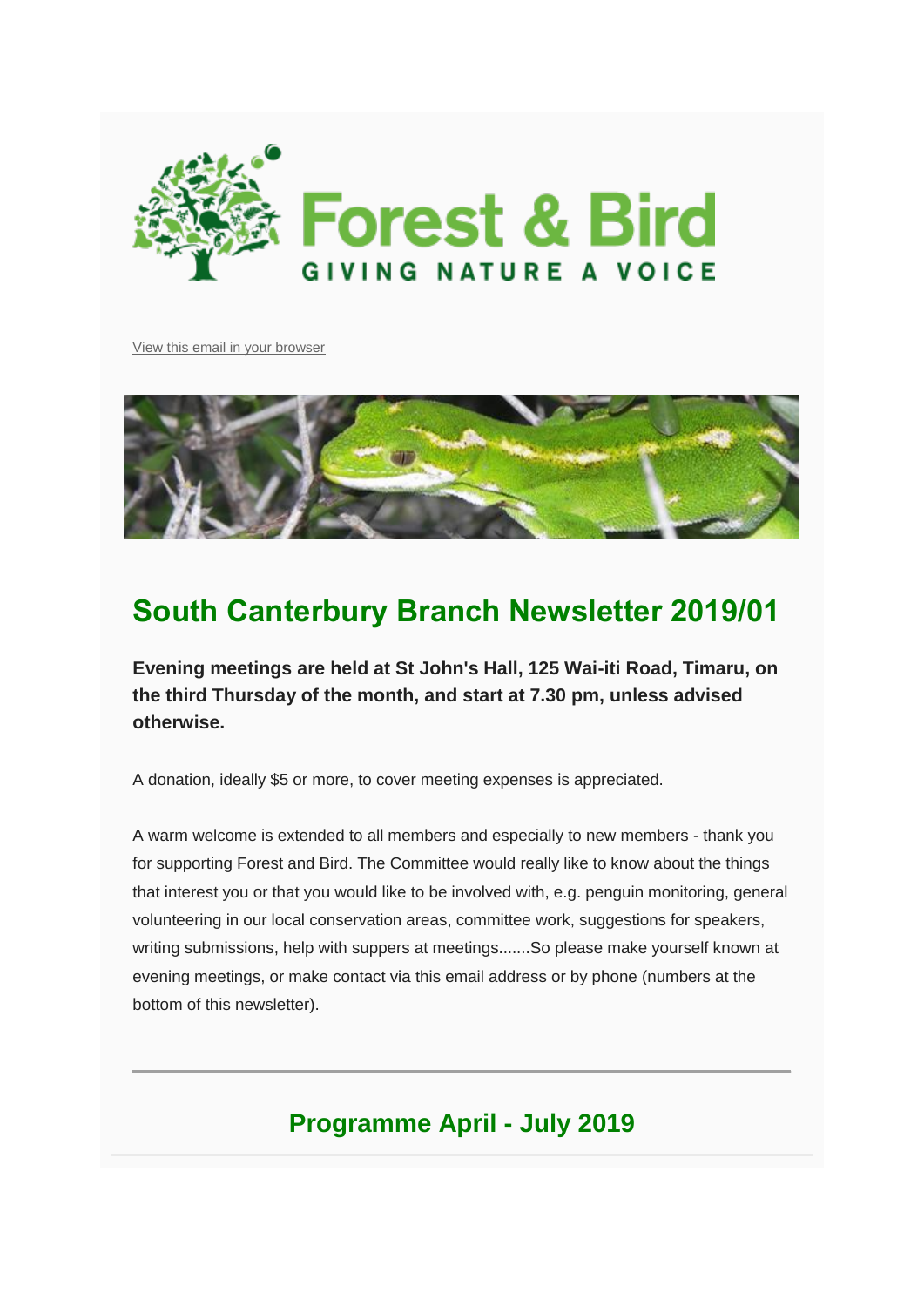# **Thursday 11 April, Evening meeting, 7.30 pm**

**"Zero Waste World – what, specifically, we in the West can do to help achieve this goal"** 

**Briony Woodnorth**, Zero Waste Advisor with the Timaru District Council will share her knowledge on this important topic and provide us with practical advice on how to 'do our bit' towards achieving this goal.

**NB: Please note that this meeting is on the 2nd Thursday of April, to avoid a clash with the Easter break.** 

# **Saturday 27 April, 9.45 am**

#### **Conway's Bush Weedbusting**

Weedbusting at Conway's Bush happens twice a year - in early summer and in autumn. After three postponements because of the persistent wet conditions in early summer, members successfully removed over 1,600 plant pestsin early December from this magnificent regenerating forest.

We welcome anybody to join us at the next weedbusting session (27 April) to reduce sycamore, ash and other plant pests in this lovely forest remnant. The culprits are mainly one year old seedlings and can be hand pulled. The work is not strenuous and you will be rewarded with beautiful bird song. Many hands make light work......

**Wear protective clothing, including gloves and suitable footwear, and bring food and drink. Meet at 9.45 am on site** (off Rae Rd, Woodbury, near Geraldine). To carpool from Timaru, contact our field officer, Fraser (03 684 3382). If the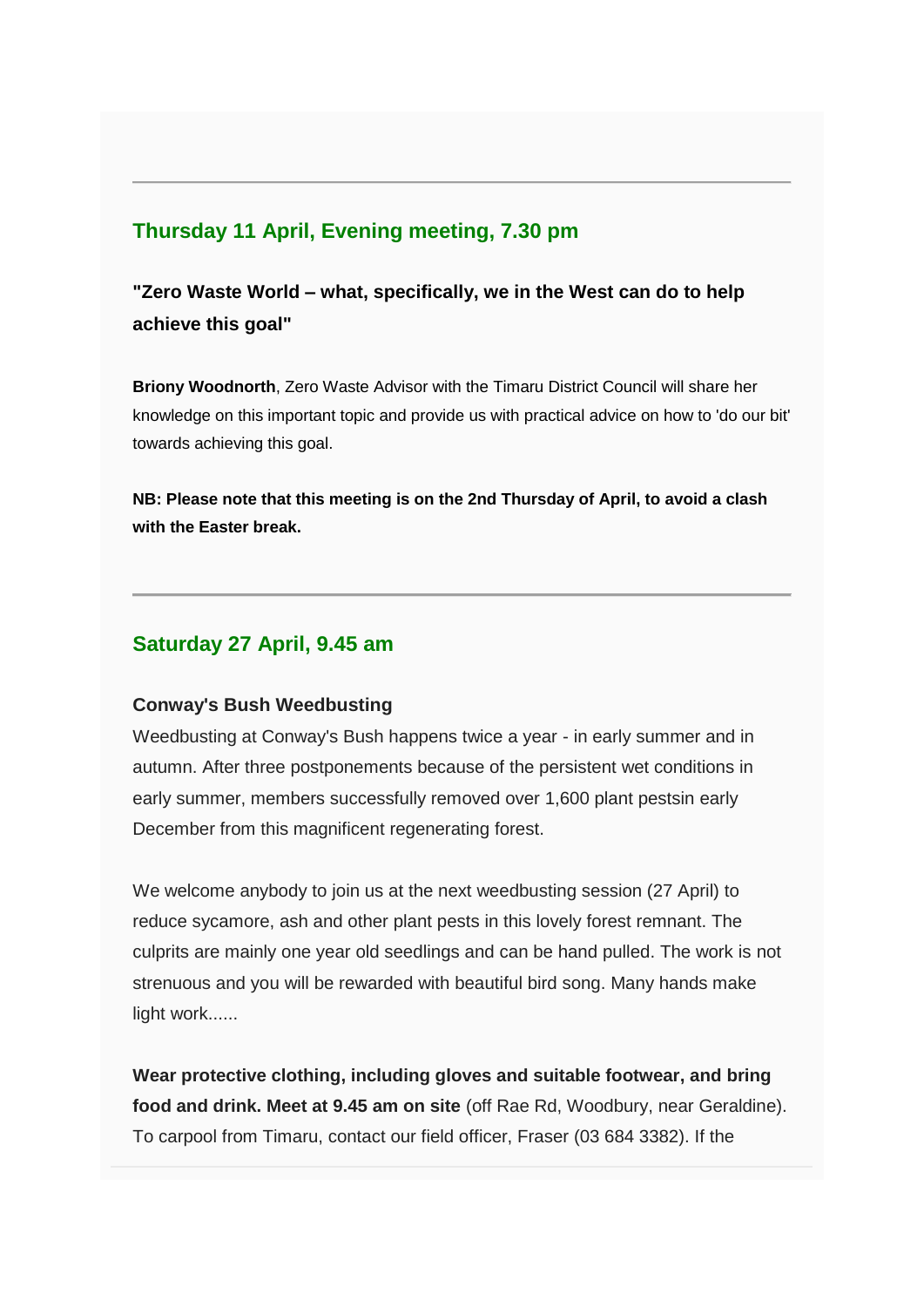weather is unsuitable on the 27th, an email will be sent out early that morning. Saturday 4 May will be the back-up day.

The fences on two sides of the reserve have recently been upgraded and electric fence outriggers attached. Funds for this work were provided in equal share by the Branch, through the Timaru District Council's Significant Natural Area fund, and the Conway Family Trust. Predator control in the reserve is carried out by local members, and there are plans to increase this effort.

#### **Thursday 16 May, AGM and Evening meeting, 7.30 pm**

After the brief AGM, Brad Edwards, DOC, will talk about DOC's work on protecting the endangered bird species that nest on our braided rivers.

## **Thursday 20 June, Evening meeting, 7.30 pm**

Speaker to be advised.

## **Thursday 18 July, Evening meeting, 7.30 pm**

Dr Yolanda van Heezik, Zoology Dept, Otago University. Yolanda has a special interest in researching urban biodiversity in New Zealand and will present some very interesting data on the effects of urbanisation on wildlife, and explain why urban biodiversity matters.

# **Regular Events**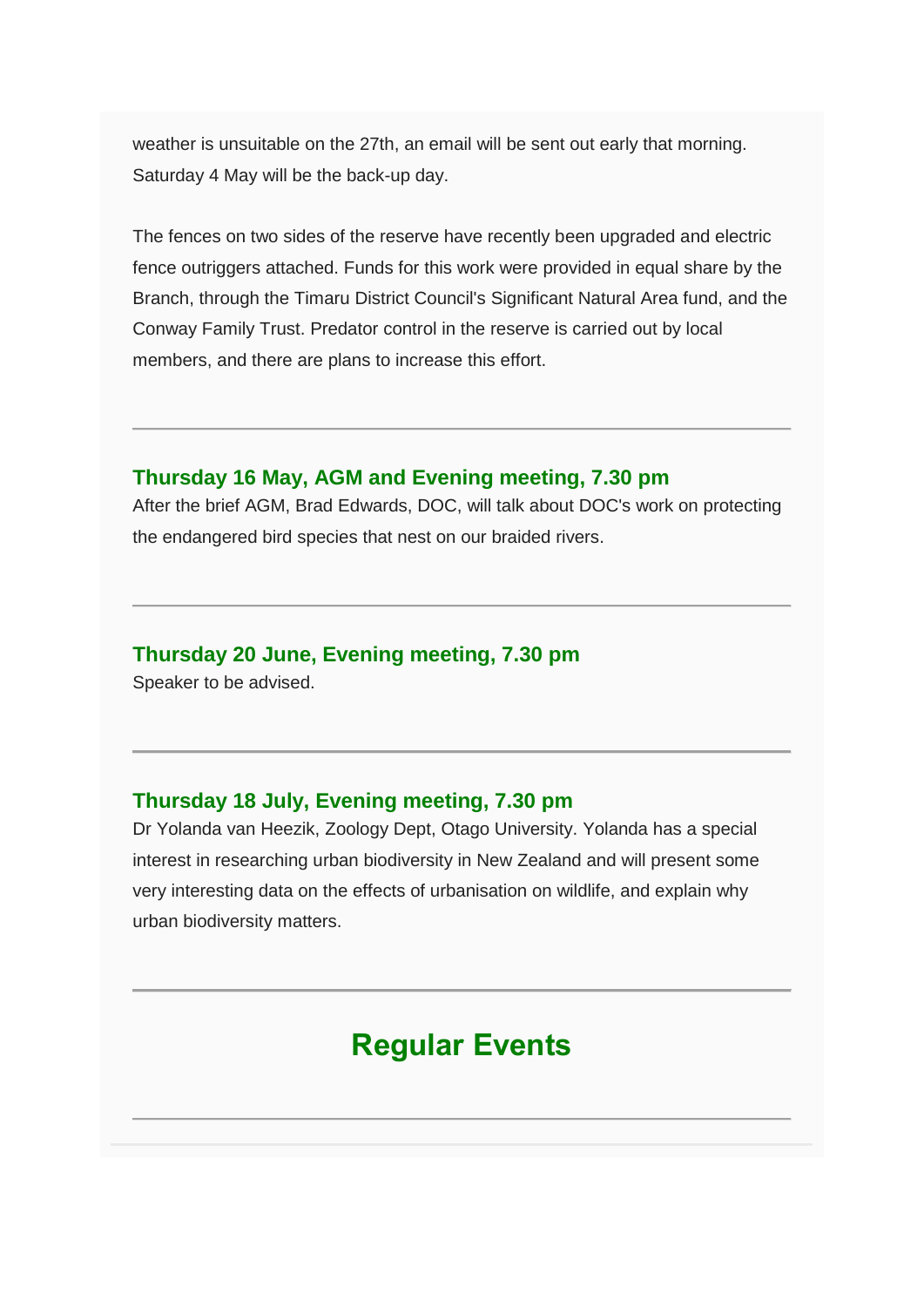## **Kakahu Bush Passion Killers**

Kakahu Bush working bees for control of banana passion fruit and other plant pests take place on the first Saturday of the month, except January, and a small but enthusiastic group would appreciate more helping hands with this important work. The dates for the rest of the year are: **6 April**, 4 May, 1 June, 6 July, 3 August, 7 September, 5 October, 2 November, 7 December.

Any questions, please ring John Talbot (03 614 7896) by 8:30 a.m. on the morning. If you would like to receive Kakahu '1st Saturday' notifications, please email a request to [kakahubush@gmail.com](https://forestandbird.us11.list-manage.com/track/click?u=ef80192a7f79308366fc9d0a5&id=9432eb7351&e=c78421f3a1)

If you would like up-to-date information and photographs from Kakahu Bush, join Kakahu's Facebook page [https://www.facebook.com/groups/Kakahu/about/](https://forestandbird.us11.list-manage.com/track/click?u=ef80192a7f79308366fc9d0a5&id=0a6d7ffad7&e=c78421f3a1)



The Branch has a very active Kiwi Conservation Club for kiwi kids who love nature. Check out the KCC website [www.kcc.org.nz,](https://forestandbird.us11.list-manage.com/track/click?u=ef80192a7f79308366fc9d0a5&id=d80ac5c9a6&e=c78421f3a1) or contact Win, Justine or Julie, our enthusiastic Kiwi Conservation Officers, to find out more about our KCC group's recent and upcoming activities (phone numbers below).

# **News**

# **Riversdale Flats petition**

Riversdale Flats, 1000 hectares of highland at the southern gateway to the Arthur's Pass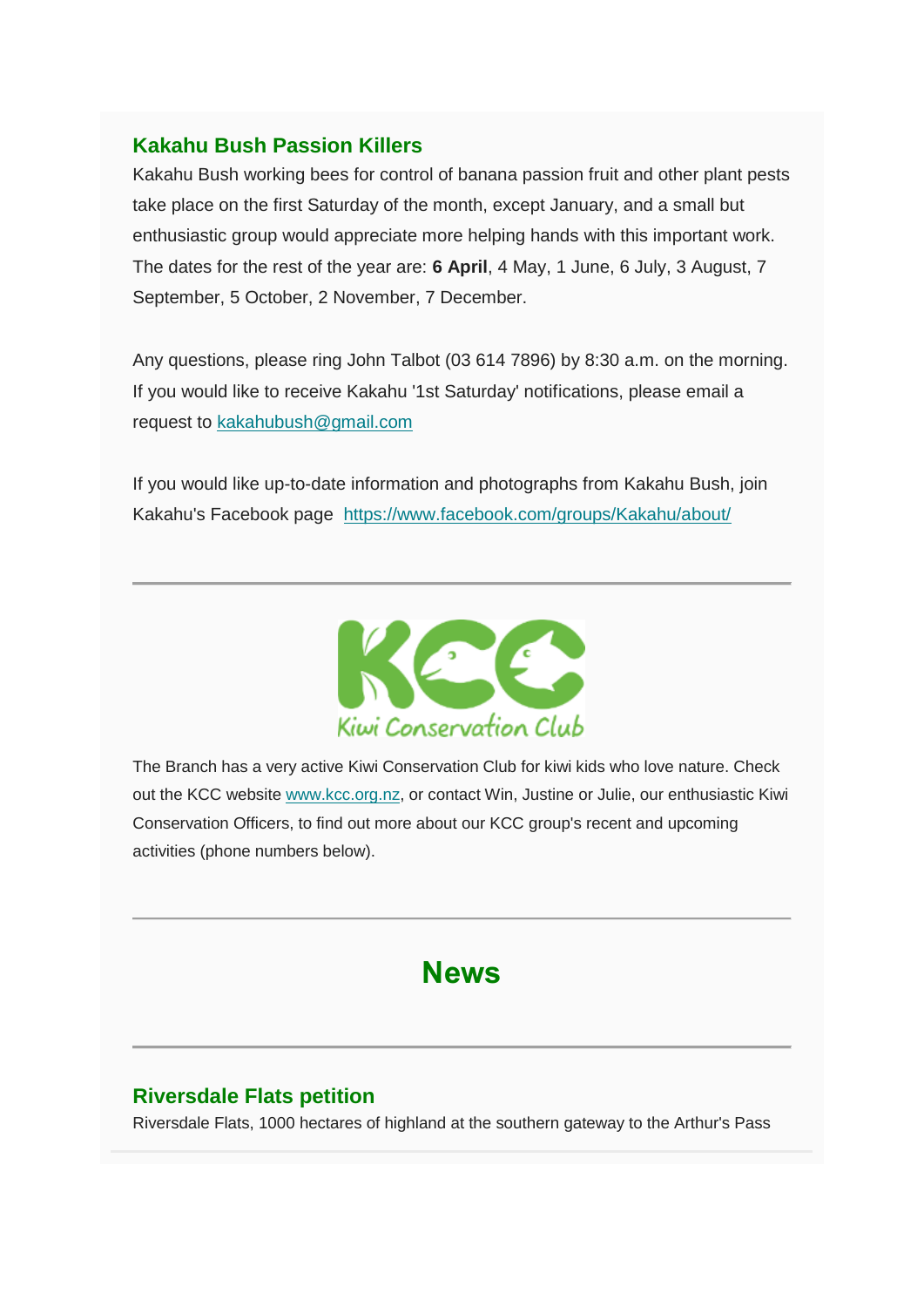National Park, was legally gazetted as conservation land in 1902, and was always meant to be added to the national park. Unfortunately it was sold as part of the Mt White Station pastoral lease, and as a result is likely to become developed as green pasture. University of Canterbury students have created a petition requesting that the Riversdale Flats are added to the national park. **Please consider signing this petition, and also asking others to do so. The petition closing date is Tuesday 2 April.**

[https://www.parliament.nz/en/pb/petitions/document/PET\\_80611/petition-of-devon-rutter](https://forestandbird.us11.list-manage.com/track/click?u=ef80192a7f79308366fc9d0a5&id=076632eaa9&e=c78421f3a1)[protect-the-gateway-to-arthurs](https://forestandbird.us11.list-manage.com/track/click?u=ef80192a7f79308366fc9d0a5&id=076632eaa9&e=c78421f3a1)

#### **Upper Rangitata commecial jet boat consent application**

Resource consent to operate a commercial jet boat activity on the Rangitata River from the top of the Rangitata Gorge to the confluence of the Havelock and Clyde Rivers has been sought from the Ashburton and Timaru District Councils. F&B is concerned that this activity may have detrimental effects on the endangered bird species (e.g. wrybill, back-fronted tern, black billed gull) that breed in this area. If you wish to make a submission on this proposed activity, **submissions are due at either council by 5 pm, 11 April**.

#### **A name for our 60th anniversary kea, please**

Following the presentation from Laura Young from the Kea Conservation Trust at our June meeting, which highlighted the threats that face kea, a "Sponsor a Kea Campaign" was launched to celebrate the South Canterbury Branch's 60th anniversary. We are delighted that F&B members and the Environmental Group at Timaru Boys High School have got behind this campaign and have donated sufficient funds (\$600) to sponsor and name a kea!

Now we have to come up with a suitable name, so are asking members to email their suggestions by 1 May to [southcanterbury.branch@forestandbird.org.nz](https://forestandbird.us11.list-manage.com/track/click?u=ef80192a7f79308366fc9d0a5&id=e14a88095f&e=c78421f3a1) The committee will select the name that is considered most suitable, and it will be announced at the May evening meeting.

#### **60th anniversary kahikatea planted**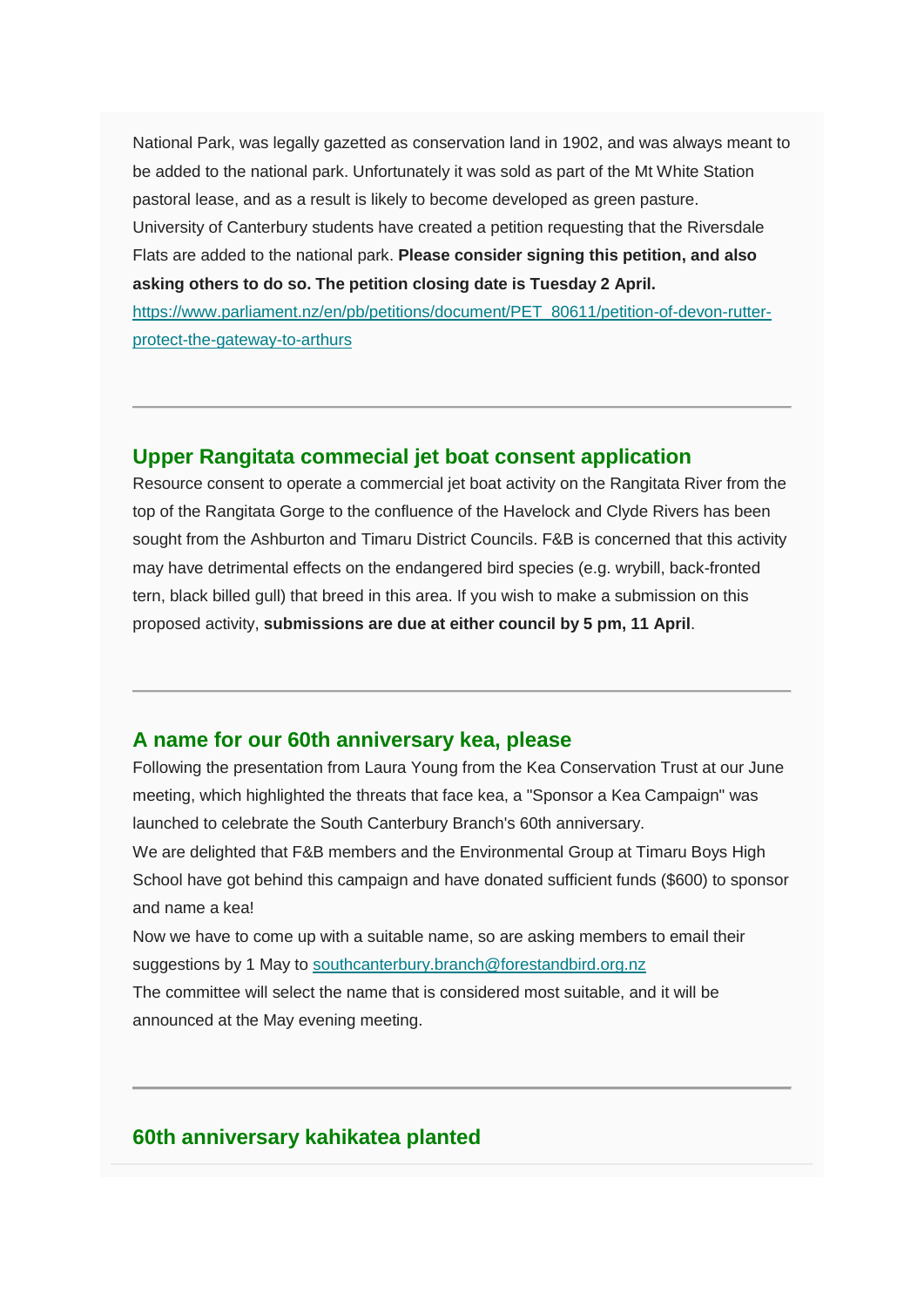In addition to sponsoring a kea to celebrate 60 years of F&B advocating for nature in South Canterbury, Fraser Ross our field officer has planted a kahikatea/white pine in the Otipua Wetland on behalf of the Branch. It was sourced from Arowhenua Bush and is growing well. Ask Fraser where it is sited - it would be great if members visited it and encouraged it to thrive so it will grow into a giant tree over the next few centuries!

#### **KCC News**

On Sunday 3<sup>rd</sup> March eight families met at the lighthouse above Caroline Bay to talk about the crashing waves and the dangerous rocky coastline. Win brought some wonderful images and paintings of the coast from around the time that European settlers landed. She asked the 16 children to think about what it would have been like living on a small sailing ship for 3 months, landing on a rocky shore and having no buildings/Timaru to come too. For the little children this was a tricky concept to imagine! After this we made our own 'boats' from flax flower stems, skewers, leaves and string. The parents enjoyed this way more than the kids! Our catamaran designs had a few gummy lolly people and some milk bottles (rum rations) skewered into place. We walked down to the sand with our togs and ocean-ready craft. The kids tested their boats on the waves and in the process became completely wet. A few families collected shells and other natural beach treasure, and using the 'Shore Guide' we identified the shells and creatures. A great afternoon on the sandy and sunny Caroline Bay beach.



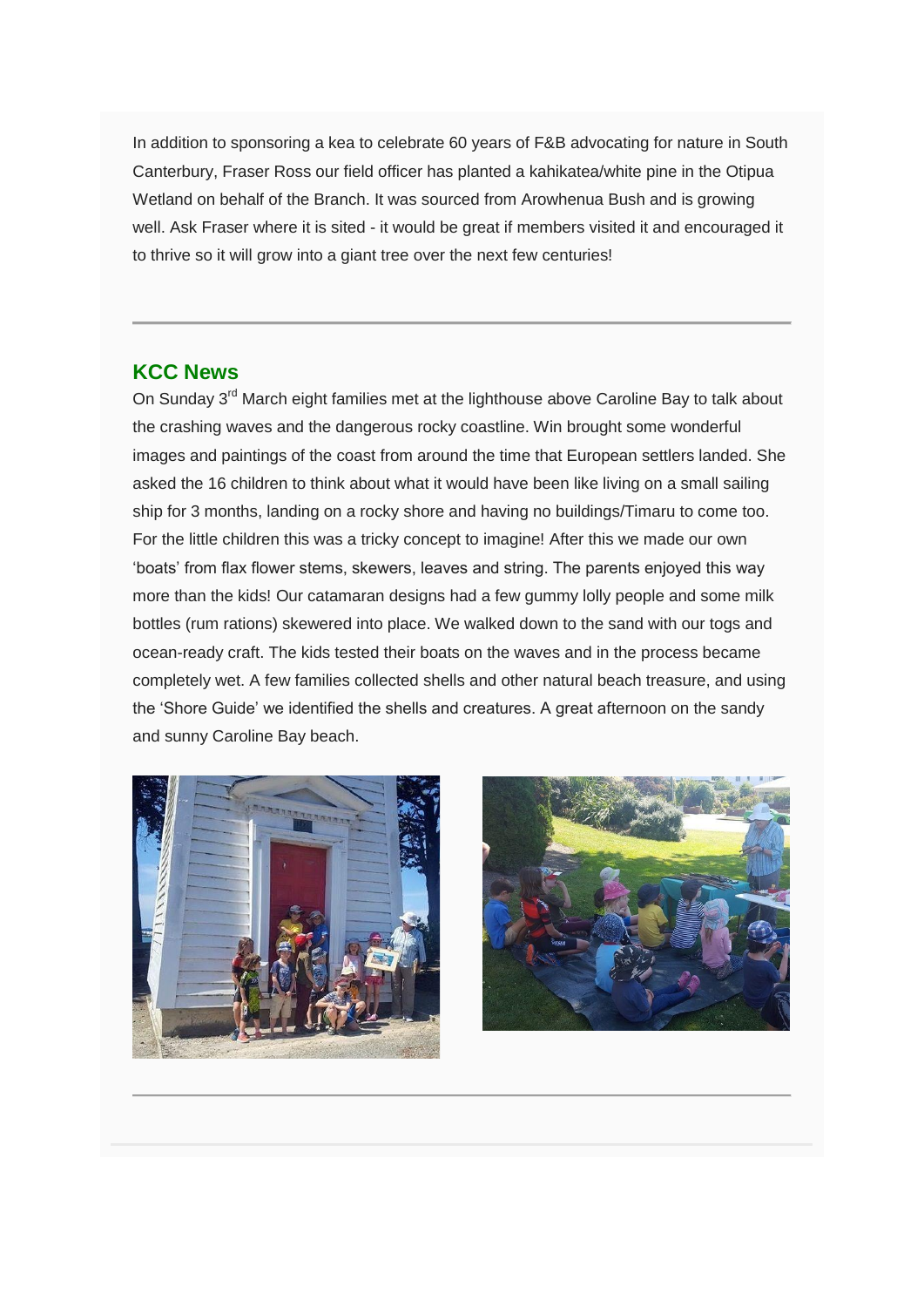#### **"What's for dinner? Cameras on yellow-eyed penguins".**

This was the title of the presentation that Thomas Mattern, a penguin researcher based in Otago, gave at the 21 March evening meeting. Thomas used satellite trackers to track hoiho/yellow eyed penguins at sea, and provide data on their dive depths, and also used new small animal-borne video cameras to show the foraging conditions they encounter. Thomas' very informative presentation and his extensive knowledge of hoiho demonstrated the challenges these penguins face, and the amazing feats they perform on a daily basis. His talk was superbly illustrated with photographs, graphics generated from tracking device data, and videos of diving and foraging behaviour of hoiho.

Tracks of penguins from Bushy Beach, Oamaru, showed that the penguins dived down to the seafloor and then back up to the surface to breathe, up to 300 times during each foraging trip. They went out 15 km or more from the shore on each trip, and dived to depths of up to 100 m each time. Small cameras attached to their backs showed they often fed around patches of horse mussels where fish were found. In the 1980/90s, red cod were the preferred prey, but those fish stocks are now depleted, and opalfish, juvenile tarakihi and blue cod are now the main prey. The latter are large, strong fish, which are more difficult for the penguins to catch and swallow, and are often too big for their chicks to swallow. Sadly, these large fish are often seen decomposing in nests beside starving chicks. Encouragingly, the local fishing community is now aware of this and making changes to fishing practices that hopefully will benefit the penguins. Thomas asked that we all do our best to raise awareness of all our penguin species, and the need to provide for better protection for them.

A video showing a dive of a female hoiho from The Catlins is available at the following link, and is well worth watching: [https://www.youtube.com/watch?v=6KTqntfbo1](https://forestandbird.us11.list-manage.com/track/click?u=ef80192a7f79308366fc9d0a5&id=997d141ef1&e=c78421f3a1)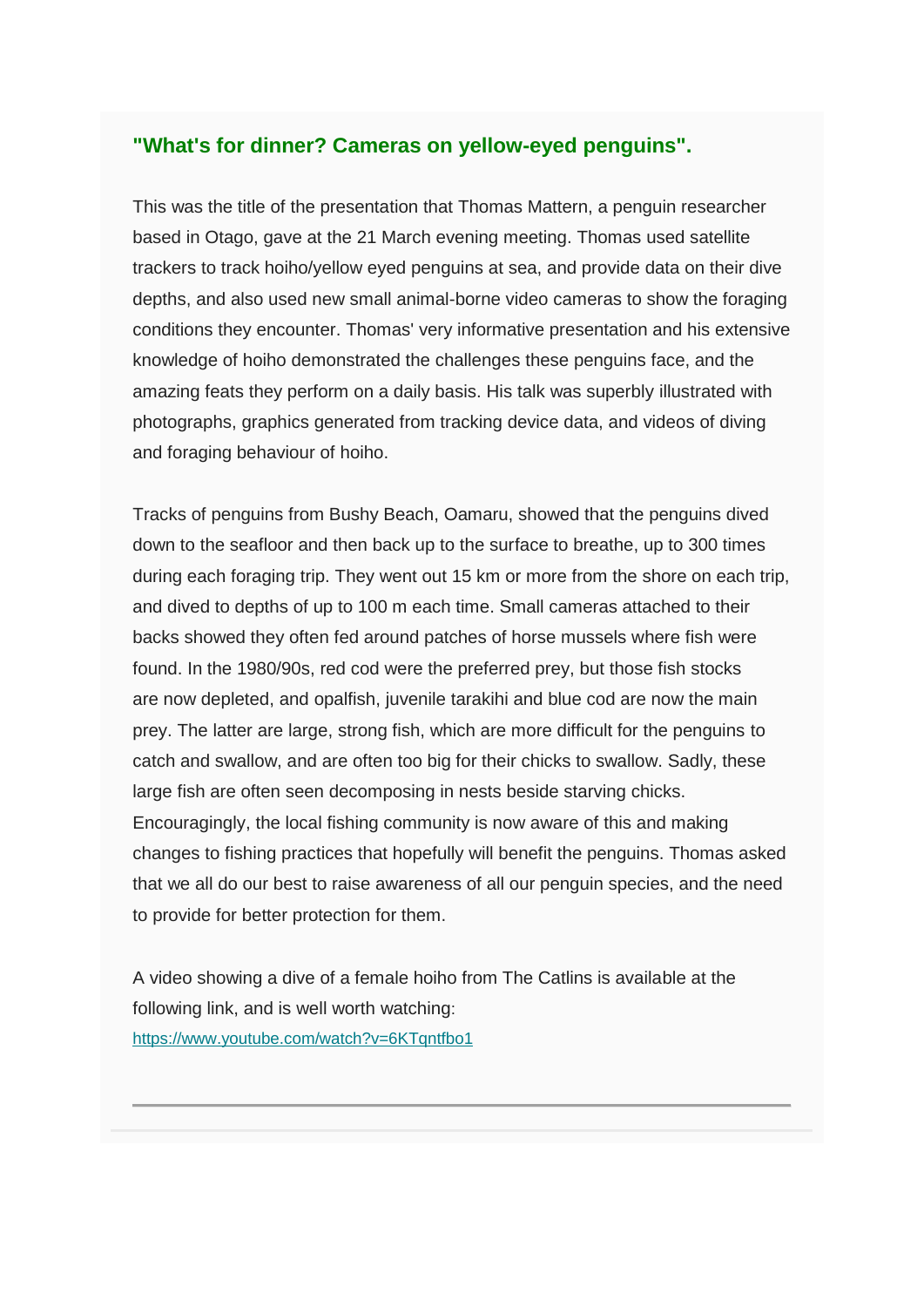#### **Mega mast expected**

Department of Conservation staff have been out in our beech and podocarp forests sampling seed, and all signs point to a monster 'mega mast' that could spell disaster for local populations of threatened species. We can all do our own bit and make an effort to reduce predators if we want to continue to enjoy korimako/bellbirds, tūī, pekapeka/longtailed bats, lizards, and many other species **in our own backyards**.

There have been multiple observations of stoats and weasels lately. Stoats were introduced to New Zealand in 1884 to control rabbits and hares. Sadly, warnings from scientists that stoats would be a threat to birds were ignored. Stoats don't have any predators here, they are one of the world's top 100 invaders, and they are difficult to trap. Rats, mice, birds, rabbits, hares, possums and insects (particularly weta) are their main prey. They will also eat lizards, freshwater crayfish, roadkill, hedgehogs and fish. They are capable of killing animals much bigger than themselves. A recent video clip, filmed at Aoraki/Mt Cook showed a stoat approaching a kārearea/NZ falcon on a picnic table. It had no fear! [https://www.facebook.com/watch/?v=395068864658511](https://forestandbird.us11.list-manage.com/track/click?u=ef80192a7f79308366fc9d0a5&id=13b084a03d&e=c78421f3a1) More information on stoats in the link below.

[https://predatorfreenz.org/resources/introduced-predator-facts/stoat-facts/](https://forestandbird.us11.list-manage.com/track/click?u=ef80192a7f79308366fc9d0a5&id=b913aa261d&e=c78421f3a1)

For further information on the mega mast, the RNZ link below is to an informative article. [https://www.radionz.co.nz/news/national/383718/all-signs-pointing-to-predicted-mega-mast-which-will-fuel](https://forestandbird.us11.list-manage.com/track/click?u=ef80192a7f79308366fc9d0a5&id=7afbfcc1d5&e=c78421f3a1)[predator-numbers?utm\\_source=Nature+Action&utm\\_campaign=a3e7a0a956-](https://forestandbird.us11.list-manage.com/track/click?u=ef80192a7f79308366fc9d0a5&id=7afbfcc1d5&e=c78421f3a1) [EMAIL\\_CAMPAIGN\\_2019\\_02\\_10\\_10\\_43\\_COPY\\_01&utm\\_medium=email&utm\\_term=0\\_a089c35381](https://forestandbird.us11.list-manage.com/track/click?u=ef80192a7f79308366fc9d0a5&id=7afbfcc1d5&e=c78421f3a1) [a3e7a0a956-339257761](https://forestandbird.us11.list-manage.com/track/click?u=ef80192a7f79308366fc9d0a5&id=7afbfcc1d5&e=c78421f3a1)

#### **Newsletters from other organisations**

The Branch receives electronic newsletters from the Canterbury Botanical Society and the Orokonui Eco-sanctuary and DOC's O Tu Wharekai/Ashburton Lakes newsletter. If you are not currently on the email list for these newsletters, and would like to be, please let the secretary know by emailing [southcanterbury.branch@forestandbird.org.nz](https://forestandbird.us11.list-manage.com/track/click?u=ef80192a7f79308366fc9d0a5&id=1e5cd22c7f&e=c78421f3a1)

#### **Contacts**

**Secretary** Joy Sagar 03 693 8176